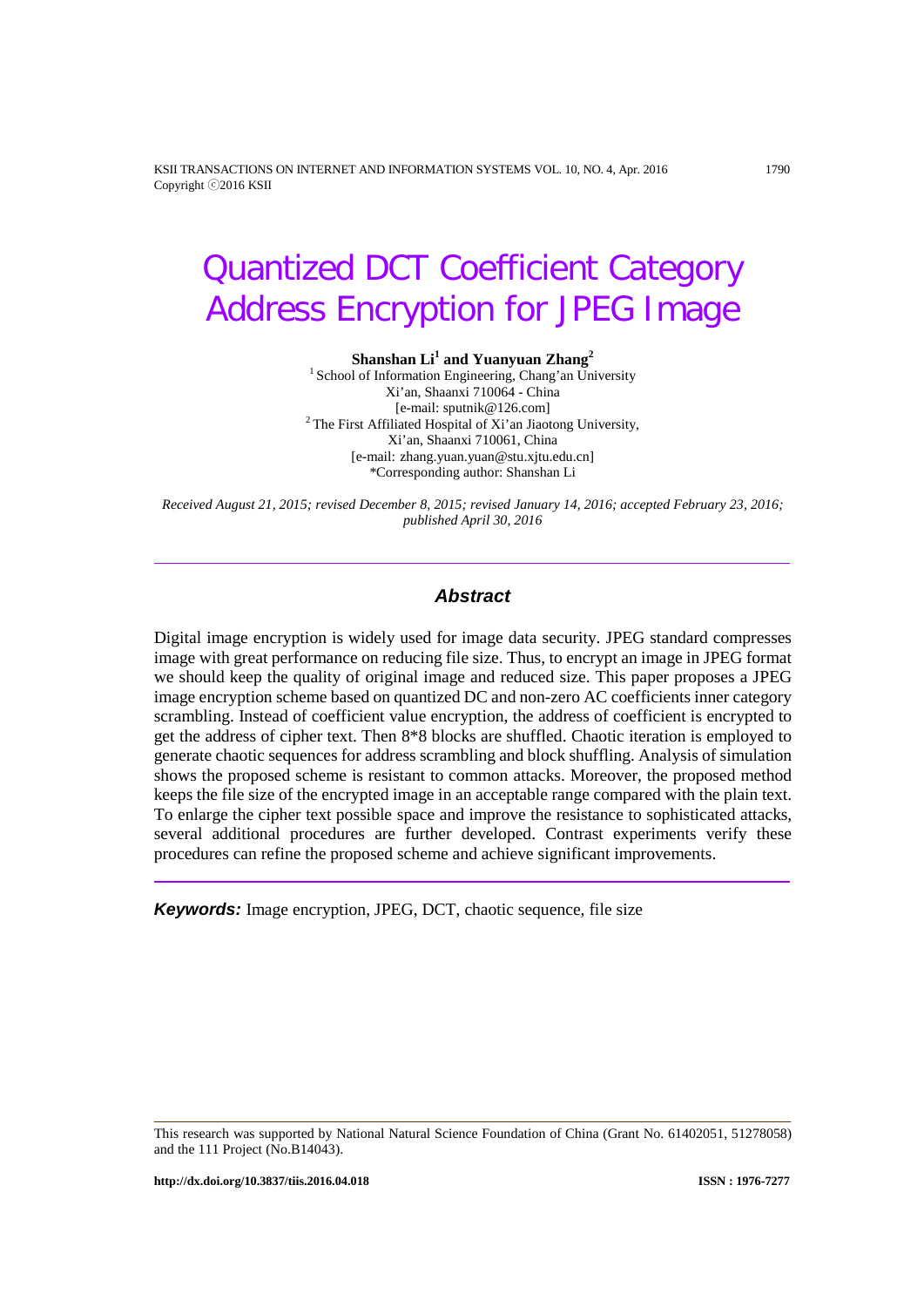## **1. Introduction**

**T**he continued growth of personal intelligent devices and Internet makes it easy to distribute, share and exchange digital image data through various sorts of open networks. But, the convenience offered by the advances in open network communications has caused a security threat for storage and transmission of digital image data. Unauthorized access to these image data is simple and easy when they are transmitted via open network. Some of these data contain confidential information, such as military satellite images, patent design blueprints, and medical images. A high security level is required to keep the image data confidential between legal users. The unauthorized accessing should not be able to obtain the content. To protect image security, image encryption approaches are widely studied and applied.

Image encryption techniques attempt to convert the original image into another incomprehensible image. Ciphered image is usually meaningless white noise. Therefore, image encryption is analogous to image scrambling. It requires legal users can easily and efficiently encrypt plain text image and decrypt cipher text image with the knowledge of encryption algorithm and keys. The eavesdroppers without decryption key cannot obtain the content of ciphered images.

JPEG standard is created by Joint Photographic Experts Group. Nowadays, JPEG compression is used in lots of image file formats. Digital image capture devices produce images mostly in JPEG format. It is also the most common format for storing and transmitting images on Internet. To encrypt JPEG images, there are some additional requirements and restrictions. The most significant characteristic of JPEG image compression is the great performance on reducing image file size. Thus, an important principle of JPEG format image encryption is to keep its quality of plain text image and reduced size.

JPEG compression process consists of color space transformation, down sampling, block split, discrete cosine transform (DCT), quantization and entropy coding. After block DCT and quantization, the quantized DC coefficients carry the most important information of every 8\*8 block. The process is shown in **[Fig.](#page-1-0) 1**.



**Fig. 1.** JPEG encoding process

<span id="page-1-0"></span>Based on the Huffman coding principle of JPEG image, this paper proposes a JPEG image encryption scheme that encrypts a quantized DCT coefficient to another value of the same category. Instead of directly encrypting the value of a coefficient, the address of the coefficient is encrypted to get the address of cipher text. Then all 8\*8 blocks are shuffled. A chaotic iteration is adopted to generate chaotic sequences for coefficients scrambling and block shuffling. The encryption scheme is resistant to casual observers. Analysis indicates some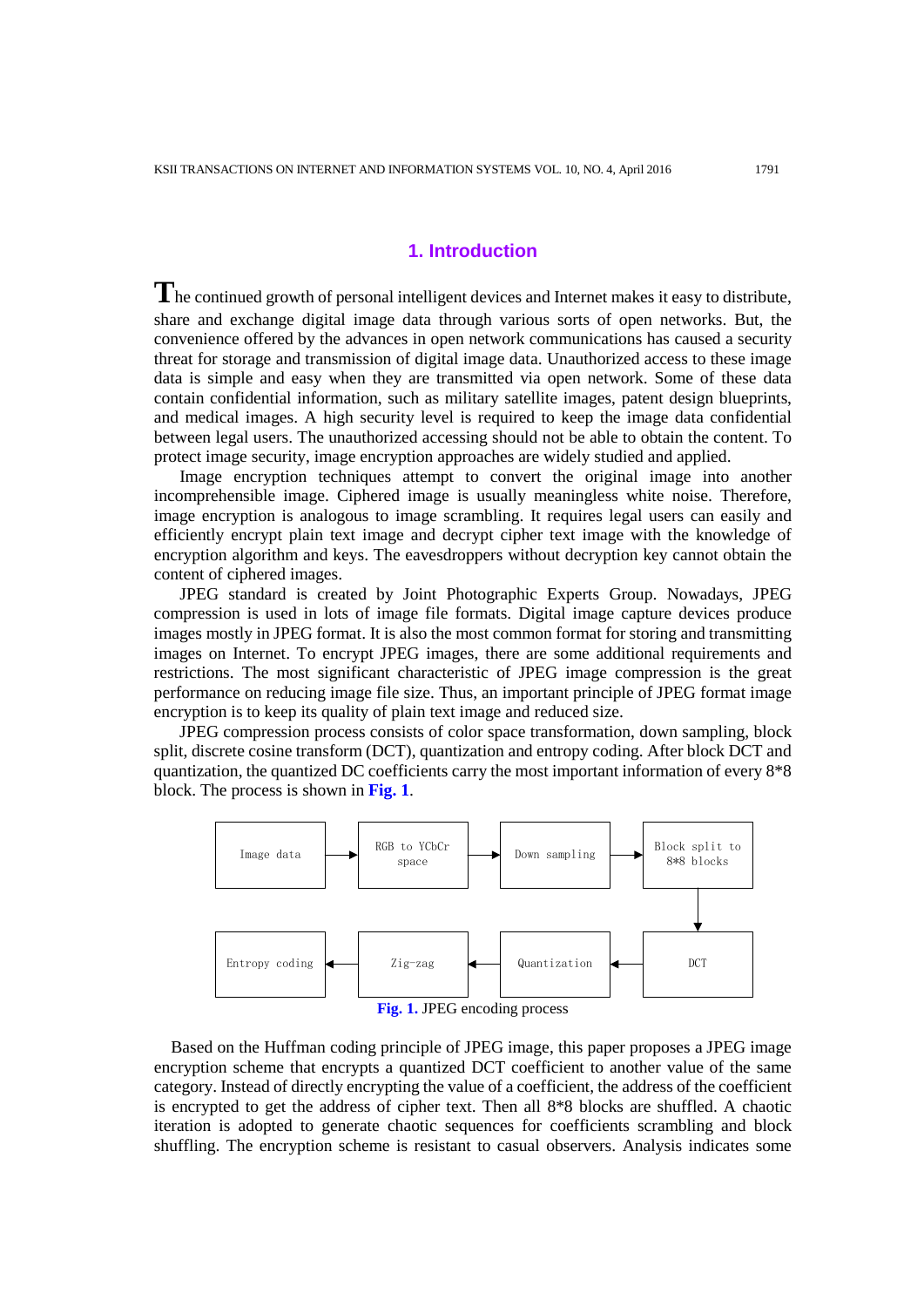shortcomings of the proposed scheme. To overcome these disadvantages, several improvement procedures are further presented in this paper.

# **2. Related Work**

Image encryption has been developed dramatically in recent years. As image data is often compressed by JPEG compression standard, JPEG image encryption has aroused great attention. The encrypted bit stream should keep file format compliance. It means the encrypted data could be decoded as a JPEG image by standard decoder [\[1\].](#page-14-0)

To keep the image file size, JPEG image encryption algorithms were performed on the DCT domain. Shared key was employed on encrypting the quantized DCT coefficients and the results were also stored in the JPEG format [\[2\].](#page-14-1) Some of the existed JPEG image encryption algorithms focused on scrambling DC coefficients. AC coefficients were paid little attention. The DC coefficients were extracted and split to maintain the statistical distribution of DCT coefficients. A spatial temporal-chaos system was utilized to diffuse the quantized DC coefficients [\[3\].](#page-14-2) AC signs were encrypted, which made encrypted coefficients not in-relevant enough to the origina[l \[4\].](#page-14-3) Quantized AC positions were shuffled inner blocks, which changed the entropy coding size  $\lceil 5 \rceil$ . To keep the entropy code results inside blocks, all the blocks were shuffled to gain the encrypted image  $[6]$ . But the coefficients were not confused. In [\[7\],](#page-15-0) AC coefficient together with the zero run length was considered as a symbol. The symbol was scrambled. The value of AC was not confused. In  $[8]$ , Huffman coefficient structure was divided into Huffman code and appended bits. The appended bits were encrypted by XOR operation with bit sequence. DC and AC coefficients were encrypted differently in [\[9\].](#page-15-2) DC components were rearranged based on the regions. AC coefficients were ciphered after the smallest bitstream size was selected. Since DC coefficients were usually much larger than AC coefficients in the same 8\*8 blocks, Ong et al. decomposed DC coefficients into four parts, placed them in AC positions, and then shuffled these coefficients during all defined blocks [\[10\].](#page-15-3)

Chaotic system has received increasing attention of image encryption researchers recently because it has many cryptographically desirable features. These features include sensitivity to initial condition, density of periodic orbits, and so on. The chaotic sequences produced by chaotic iteration were employed to shuffle image pixel positions, confuse pixel grey values and scramble frequency coefficients [\[11\]\[12\]](#page-15-4)[\[13\].](#page-15-5) Two chaotic maps were used for permutation and substitution processes after discrete Walsh transform [\[14\].](#page-15-6) Pseudorandom sequence was adapted to scramble and substitute each 4\*4 block [\[15\].](#page-15-7) Several JPEG image encryption algorithms also adopted chaotic iteration to generate key sequence[s \[3\]\[6\].](#page-14-2) In [\[16\],](#page-15-8) block and symbol scrambling were proposed based on PN sequence that was generated by Pseudo Random Generator.

### **3. Coefficient Category Address Encryption for JPEG Image**

#### **3.1 Chaotic Sequence**

Several chaotic sequences could be produced by a multi-dimensional chaotic iteration [\[17\].](#page-15-9) Namely

$$
(x_{j+1}^1, x_{j+1}^2, \dots, x_{j+1}^M) = f(x_j^1, x_j^2, \dots, x_j^M; P) \tag{1}
$$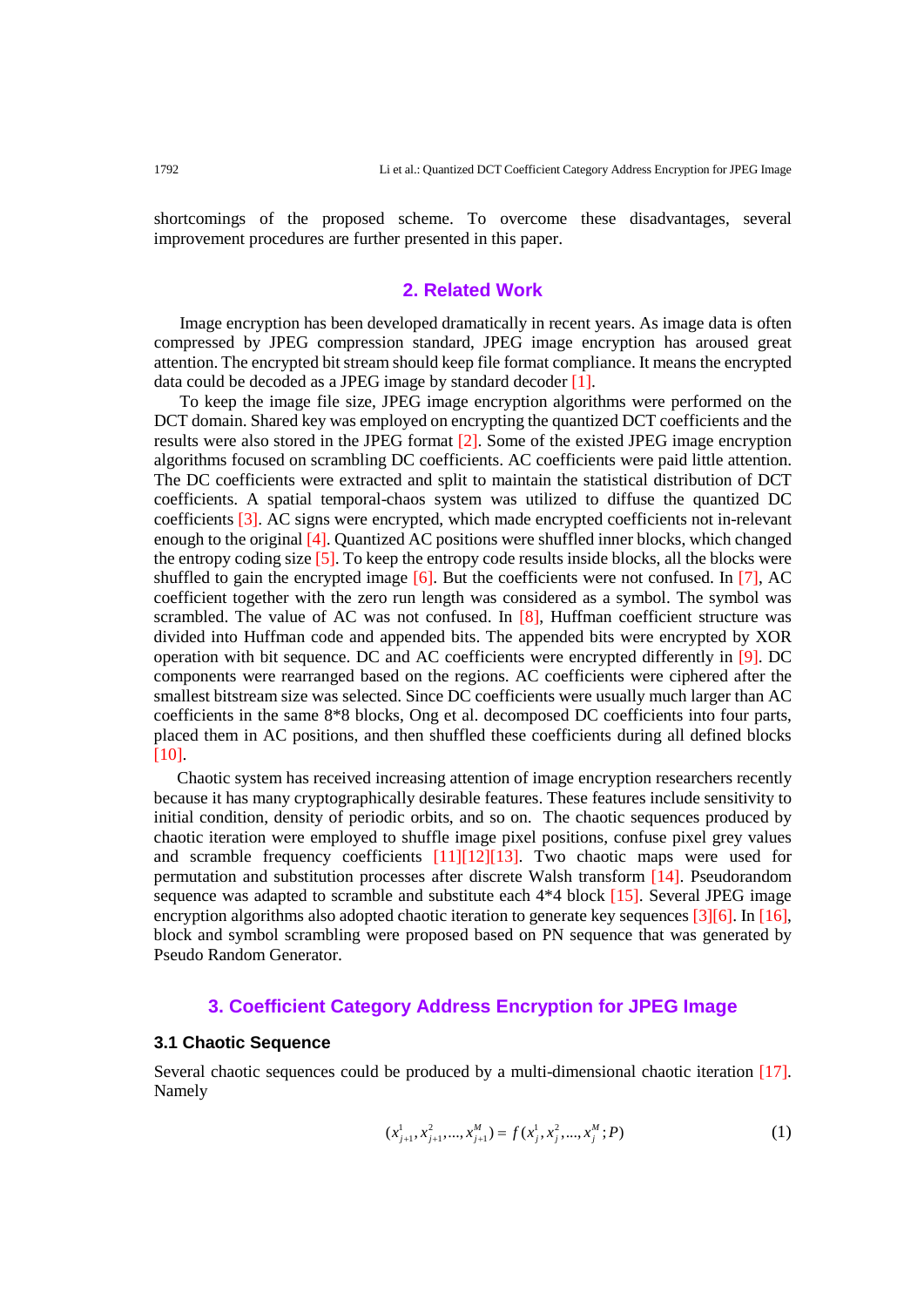in which  $x_j^k$  is the *k-th* element in the *j-th* iteration and *f* is the chosen chaotic iteration with its parameter set *P* . There will be *M* chaotic sequences after the iteration. In this paper, two sequences out of these *M* sequences are chosen for quantized DCT coefficient category address encryption and block shuffle. The key of the whole system consists of the initial value  $(x_1^1, x_1^2, ..., x_1^M)$ , parameter set *P*, and the choice of two chaotic sequences.

## **3.2 Quantized JPEG Coefficient Category**

JPEG standard baseline Huffman table codes quantized AC coefficient as two parts: its category together with the zero run length before it and the value. Different values in the same category will be coded in the same length. The processing ensures to express the most common symbols using the shortest code words. Similarly coding process is performed on the difference of quantized DC (DQDC) coefficients from neighbor blocks. **Table 1** is part of the JPEG coefficient coding categories table.

| Range          | DC difference<br>category | n nur or en mo coement county categories<br>AC<br>category |  |
|----------------|---------------------------|------------------------------------------------------------|--|
|                |                           | N/A                                                        |  |
| $-1,1$         |                           |                                                            |  |
| $-3, -2, 2, 3$ | 2                         |                                                            |  |
|                |                           |                                                            |  |

**Table 1.** Part of JPEG coefficient coding categories

# **3.3 Novel Encryption Scheme**

To simplify the procedure of proposed scheme, only luminance coefficients of JPEG images will be encrypted. For colorful images, it is easy to perform the procedure also in color space components. **[Fig.](#page-4-0) 2(a)** is the flow chart of the proposed encryption framework.



(b) Flow chart of scrambling process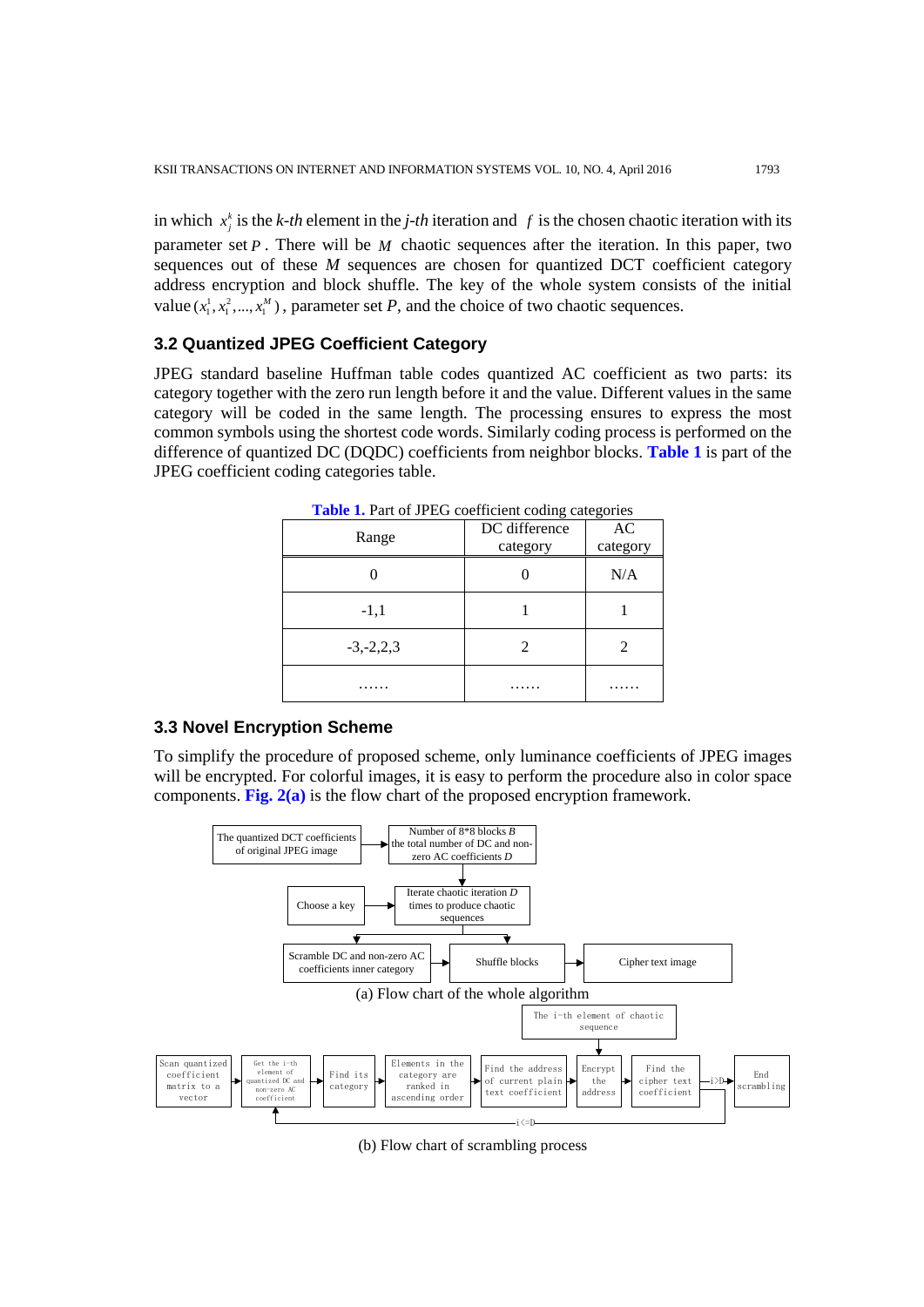

(c) Flow chart of shuffling process

**Fig. 2.** Block diagram of the proposed algorithm

<span id="page-4-0"></span>The proposed encryption scheme can be described as follows:

- 1. Choose a key which consists of initial value  $(x_1^1, x_1^2, ..., x_n^M)$ , parameter set *P* and the choice of two sequences out of *M* sequences. The initial value must be in the input range of Eq. (1). The parameter set has to be in a certain range to ensure Eq. (1) is a chaotic iteration. The choice of two from *M* sequences is also part of the key because the permutation and combination enlarge the key space. One-dimensional chaotic iteration could also be adopted to produce only one chaotic sequence. The sequence will be utilized twice. But the reusing of the single sequence makes the key space much smaller. To illuminate this verdict, a simulation and analysis will be presented in section 4.1.
- 2. Read the quantized coefficients of the original JPEG image, and count the number of 8\*8 blocks *B* as well as the total number of DC and non-zero AC coefficients *D*. These two numbers are used to determine the iteration times and length of chaotic sequences in next steps. It is obvious that  $D \geq B$ , because every block has a DC coefficient.
- 3. Iterate Eq. (1) for *N* times to get chaotic sequences  $\{X^1, X^2, ..., X^M\}$ , in which  $N = D$ ,  $X^m = (x_1^m, x_2^m, ..., x_N^m)$ ,  $m \in \{1, 2, ..., M\}$ . Choose two of them according to the choice in step 1. These two sequences are denoted as  $\{X^{sc}, X^{sh}\}\$ , in which  $X^{sc}$  will be used for scrambling and  $X^{sh}$  for shuffling.
- 4. Sort chaotic sequence  $X^{sc}$  in ascending order. The elements indices will form a new chaotic sequence *Y*<sup>*x*</sup> with integer number element. For example,  $X$ <sup>*x*</sup> = (0.8760, 0.3910, 0.8573, 0.4405, 0.8873), the ascending order of *X<sup>x</sup>* is (0.3910, 0.4405, 0.8573, 0.8760, 0.8873). Thus, the elements indices are  $(2, 4, 3, 1, 5)$ , which is the new sequence  $Y^{\alpha}$ .
- 5. Step 5 to step 9 are scrambling processing. The flow chart of scrambling process is presented in **[Fig.](#page-4-0) 2(b)**. Scan the quantized coefficient matrix of original image column by column.
- 6. For the *i-th* element of quantized DC and non-zero AC coefficient  $Q_i$ , find its category *Gi* according to **Table 1**. The categories are the same except the first row in **Table 1**. The first row is category zero for quantized DC, in which quantized DC coefficient has the only possible value of zero. Quantized zero AC coefficient does not have any category but the quantized non-zero AC coefficient has a category. In the other categories, quantized DC and non-zero AC coefficients are in the same range. Thus, the quantized DC and non-zero AC coefficients are not discriminated. The elements in *Gi* are ranked in ascending order. The ascending ordered elements set is *Ci* . The address of current coefficient  $Q_i$  in  $C_i$  is  $A_i$ , which means  $C_i(A_i) = Q_i$ . For example, when  $Q_i = 2$ , the corresponding category  $G_i = 2$ , and the ascending ordered elements set of category 2 is  $C_i = (-3, -2, 2, 3)$ . The address of current  $Q_i$  in  $C_i$  is  $A_i = 3$ .
- 7. Encrypt the address *Ai* by the following calculation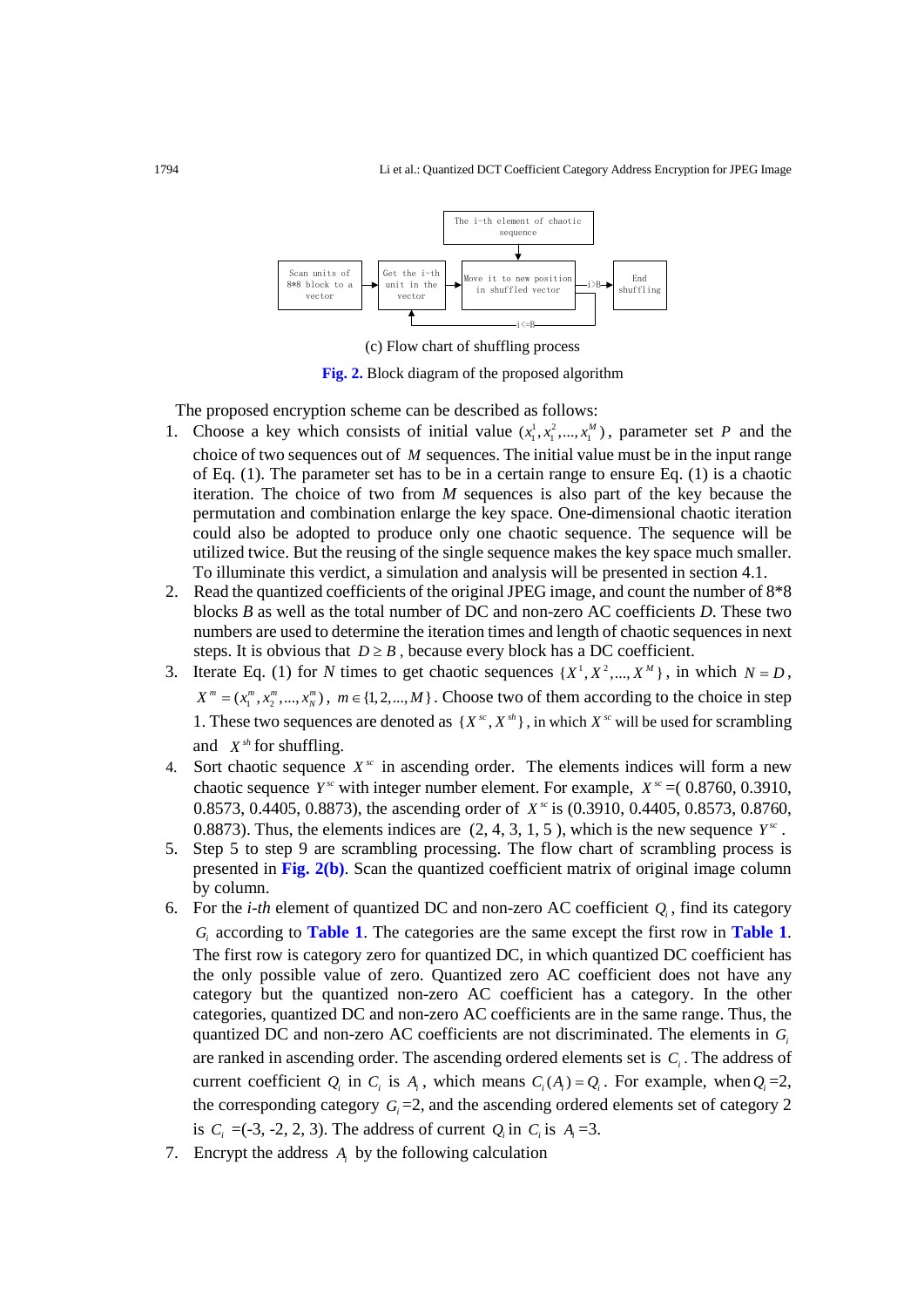$$
E_i = \text{mod}(A_i + Y_i^{sc}, L_{c_i})
$$
\n<sup>(2)</sup>

in which  $L_c$  is the total number of elements in set  $C_i$  and  $Y_i^{sc}$  is the *i-th* elements in  $Y^{sc}$ . For example of  $Q_i = 2$ ,  $G_i = 2$ ,  $C_i = (-3,-2,2,3)$ ,  $A_i = 3$ ,  $L_{c_i} = 4$ . If  $Y_i^{sc} = 3$ , then  $E_i = \text{mod}(A_i + Y_i^{sc}, L_{c_i}) = \text{mod}(3 + 3, 4) = 2.$ 

- 8. Find the encrypted coefficient  $S_i$  by its index  $E_i$ , which means the  $E_i$ -th element in set  $C_i$  is the encrypted coefficient  $S_i$ ,  $S_i = C_i(E_i)$ . Write  $S_i$  to the scrambled coefficients matrix in  $Q_i$  's original position  $(r, c)$ . For example, when  $Q_i = 2$  and  $Y_i^{\text{sc}} = 3$ , it is easy to find out the encrypted coefficient  $S_i = C_i(E_i) = C_i(2) = -2$ .
- 9. Repeat step 5 to 8 until  $i > D$ . The scrambled coefficients matrix is constructed.
- 10. Sort the first *B* elements in  $X^{sh}$  to get  $Y^{sh}$  as in step 4. *B* is the number of 8<sup>\*8</sup> blocks counted in step 2. The last  $D$ -B elements in  $X^{sh}$  are not used.
- 11. Step 11 to step 13 are block shuffling processing. The flow chart of block shuffling process is presented in [Fig.](#page-4-0)  $2(c)$ . The scrambled coefficients matrix is divided to  $8*8$ blocks. Every block is considered as a unit. Scan these units column by column. The matrix is transformed to a vector with elements of 8\*8 blocks. The vector is marked as *Block*. For example,  $Block = (B_1, B_2, B_3, B_4)$ , in which  $B_i$  is an 8<sup>\*8</sup> block.
- 12. Shuffle elements of vector *Block* in assistant of  $Y^{sh}$  by

$$
Sblock(i) = Block(Y_i^{sh}) \qquad i = 1, 2, ..., B
$$
\n<sup>(3)</sup>

in which *Sblock* is the vector after shuffling and  $Y_i^{sh}$  is the *i-th* element in  $Y_i^{sh}$ . For example,  $Y^{sh} = (4, 2, 1, 3)$ ,  $Block = (B_1, B_2, B_3, B_4)$ , in which  $B_i$  is a 8<sup>\*8</sup> block. *Sblock* =  $(B_4, B_2, B_1, B_3)$ . The elements inside any block  $B_i$  are not shuffled.

- 13. Reconstruct a matrix from shuffled 8\*8 block vector *Sblock* .
- 14. Code the encrypted coefficient matrix by Huffman coding with the original Huffman table. Write the coded data into the ciphered JPEG image file. Other parts of the file, such as the image width and height, quantization tables and Huffman tables, are kept the same as the original plain text image file.

Block shuffling is an important processing step of the proposed algorithm. The 8\*8 blocks are treated as units and the shuffling is performed between these units. The elements inside any block are not shuffled. There is no requirement to scan elements inside the blocks. The block shuffling in proposed algorithm is different from block scrambling in [\[15\]](#page-15-7) and [\[16\].](#page-15-8) In [\[15\],](#page-15-7) the sub key was divided into 4\*4 blocks to compute quantized DCT coefficient, then each block was scrambled. In [\[16\],](#page-15-8) quantized DCT coefficients were scanned in zigzag fashion. The position of zigzag scanned DCT blocks were scrambled in accordance with random sequence.

#### **3.4 Decryption Scheme**

It is easy to decipher the encrypted image by the proposed scheme. The first five steps are the same as in the encryption processing. Then the scrambled coefficients matrix can be obtained by permuting coefficients matrix blocks inverse to Eq. (3).

For a ciphered coefficient  $S_i$  in position  $(r, c)$ , find its category  $G_i$ , the ascending ordered elements set  $C_i$ , the total number of elements in the category  $L_{c_i}$  and the enciphered address  $E_i$ . The original address  $A_i$  is calculated by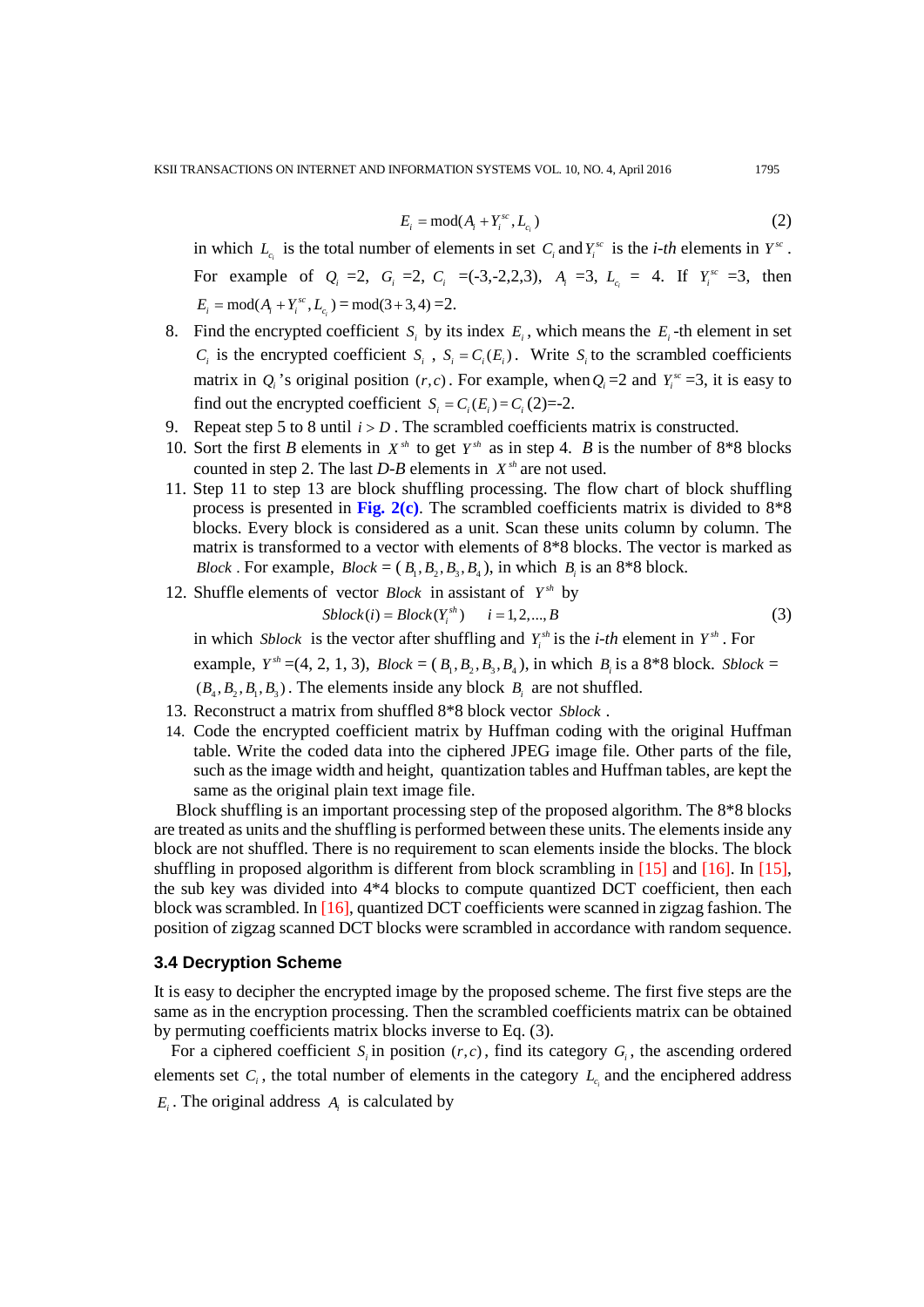$$
A_i = \begin{cases} E_i - \text{mod}(Y_i^{sc}, L_{C_i}) - 1, & E_i - 1 \ge \text{mod}(Y_i^{sc}, L_{C_i}) \\ E_i + L_{C_i} - \text{mod}(Y_i^{sc}, L_{C_i}) - 1, & else \end{cases}
$$
(4)

The deciphered coefficient is the  $A_i$ -th element in set  $C_i$ . Write deciphered coefficient to the deciphered coefficients matrix in position  $(r, c)$ .

#### **3.5 Implement of the Novel Encryption Scheme**

In this section, two-dimensional coupled logistic map is applied to generate chaotic sequences. The original JPEG image quantized DCT coefficients are encrypted by the proposed algorithm. The encrypted coefficients are coded and written into the ciphered JPEG image file. The encrypted file is decoded by a standard JPEG decoder to obtain the cipher text image. The encrypted image appears like meaningless noise.

**Table 2** lists file size of several encrypted JPEG images and their corresponding original images. The encrypted image size is no greater than 106% of the original one, which is acceptable.

| <b>THOICE:</b> Things the size before and after each yphone |            |            |             |
|-------------------------------------------------------------|------------|------------|-------------|
| Image                                                       | Original   | Encrypted  | File size   |
|                                                             | image size | image size | enlargement |
| Lena 512*512                                                | 31.8k      | 33.4k      | 5.0%        |
| Barbara 512*512                                             | 42.3k      | 43.9k      | 3.8%        |
| Goldhill 256*256                                            | 28.0k      | 28.5k      | 1.8%        |
| Peppers 512*512                                             | 33.3k      | 35.2k      | 5.7%        |
| Cameraman 256*256                                           | 10.4k      | 10.9k      | 4.8%        |
| Couple 256*256                                              | 11.5k      | 11.9k      | 3.5%        |
| Aerial 512*512                                              | 56.0k      | 58.0k      | 3.5%        |
| Airfield $512*512$                                          | 58.7k      | 60.3k      | 2.7%        |
| Boats 720*576                                               | 49.7k      | 52.7k      | 6.0%        |
| Bridge 512*512                                              | 61.4k      | 63.2k      | 2.9%        |
| Man 1024*1024                                               | 154k       | 161k       | 4.5%        |

**Table 2.** Image file size before and after encryption

There are two sources for the enlargement of the size after encryption. The first one is that the proposed scheme encrypts quantized DC coefficients. It destroys the correlation of neighbor quantized DCs and thus makes DQDC bigger in most occasions. For example, the first two of the original quantized DC coefficients are (10, 11). The difference between them is 1. After the coefficients scrambling, these two coefficients might be converted to (-8,15). The difference between them becomes 23, which is much bigger than the original difference.

The second one is that the shuffle will destroy the correlation of quantized DC from neighbor blocks. For example, the first three of the quantized DC coefficients are (10,12,14). The difference between neighbor quantized DC are 2 and 2. If the scrambling does not change the values of these coefficients, shuffling might change the neighborship as  $(12,10,14)$ . The differences become -2 and 4, which makes the correlation of neighbor DCs varies from original.

Inner category coefficient encryption could be performed on difference of quantized DC (DQDC) coefficients. However, the offset between ciphered DQDC coefficients and the original accumulates, which might lead to an out ranged quantized DC coefficient. For example, the first two of the original quantized DC coefficients are  $(DC^{max}, DC^{max} -1)$ , in which  $DC^{max}$  is the legally maximum value of quantized DC. The difference between them is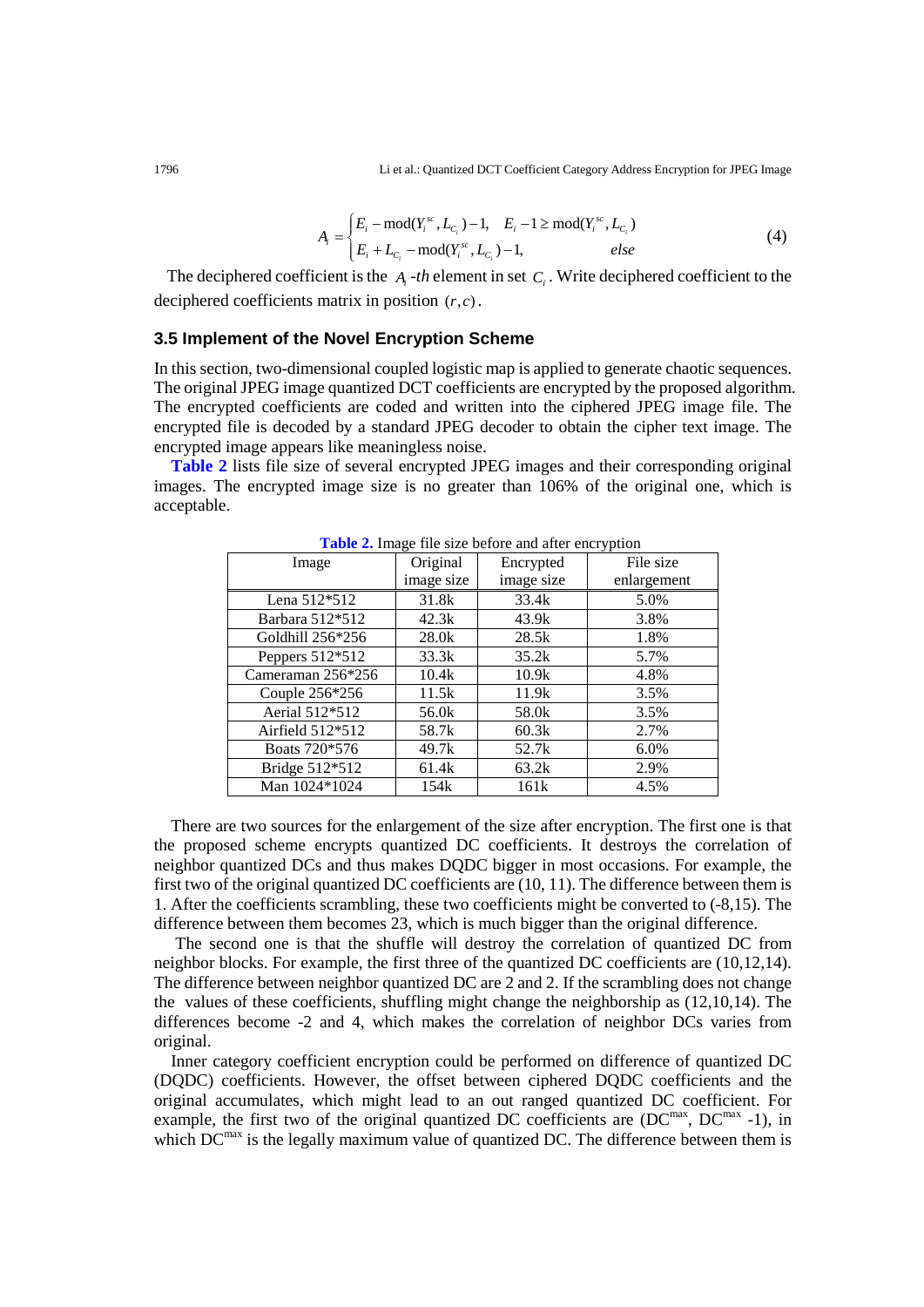-1. Inner category coefficient encryption might encrypt the difference to 1. This ciphered difference leads to the second quantized DC becoming  $DC^{max} +1$ , which is out of range. This phenomenon makes it is impossible for the encrypted data to be decoded to an image by standard JPEG decoder.

#### **3.6 Security Analysis**

For casual observers, the only way to attack the encryption is brutal force attack. The key space of proposed scheme is related to the chaotic iteration. For coupled logistic map, the key space is bigger than 100 bits [\[17\].](#page-15-9) It is large enough against brute force attack.

If the attacker tries some keys which are very close to the real one, there is still no chance for them to narrow down the possible searching space. **[Fig.](#page-7-0) 3(a)** shows the decryption results of correct and incorrect key. **[Fig.](#page-7-0) 3(b)** presents the decryption result with only 0.000001 difference in one element value of the correct key. It appears still like meaningless noise.





(a) Decipher result with correct key (b) Decipher result with slightly different key

**Fig. 3.** Decryption result

<span id="page-7-0"></span>The attack algorithm presented by [\[18\]](#page-15-10) counts the number of non-zero quantized DCT elements in every 8\*8 block, and then decide to set the whole block to be white or black by the number. The proposed scheme shuffles coefficient matrix blocks to resist this attack. **[Fig.](#page-7-1) 4** provides attack results of encrypted image Lena using proposed scheme. The non-zero coefficients in encrypted image blocks distributed random-like. Therefore, the encrypted image sketch will not be recovered by this attack for the proposed scheme.

<span id="page-7-1"></span>

**Fig. 4.** Block non-zero coefficients number attack result of the proposed scheme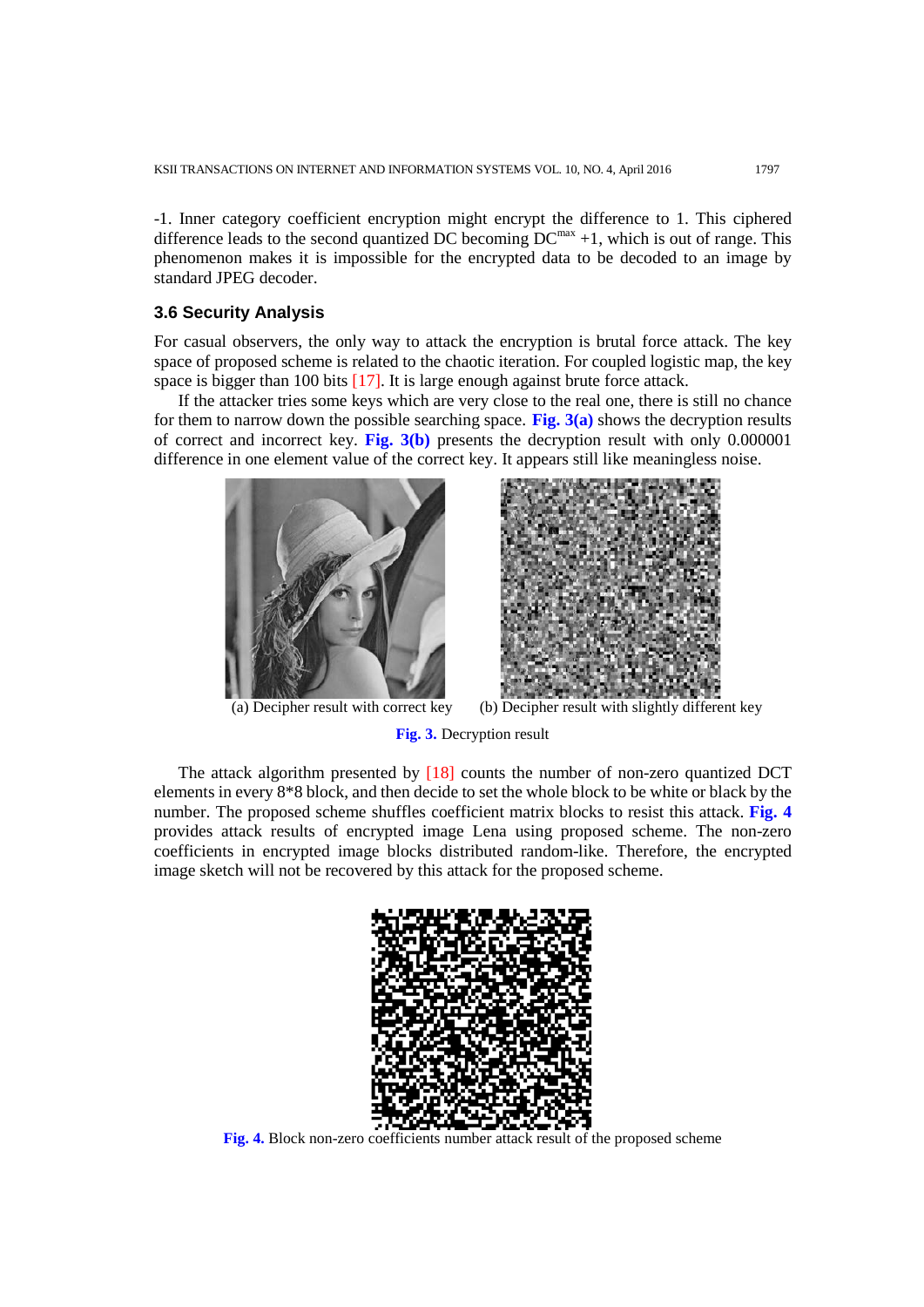If the block shuffle procedure is omitted by the proposed scheme, which means steps 10 to 13 are skiped, the attack will be efficient. **[Fig.](#page-8-0) 5** provides the attack result in this case. It is obvious that sketch of the original image is clear without shuffle.



**Fig. 5.** Block non-zero coefficients number attack result of the proposed scheme without shuffle

## <span id="page-8-0"></span>**3.7 Robustness Analysis**

The cipher image will be transmitted via open networks. There might be noises in the networks and the cipher image could be polluted. The most common noises include Gaussian noise, salt and pepper noise. **[Fig.](#page-8-1) 6** presents the decryption results of different noised cipher images. The deciphered images are blurred and not as clear as the original. But the content is still visible.

The explanations of the deciphered image appearance are as following:

- 1. Noised data will be spread to the whole 8\*8 block spatial coefficients. Thus the noises result in block abrupt change of the deciphered images.
- 2. The DCT quantized coefficients change after the noise affecting cipher text. Some non-zero AC coefficients might be changed to zero, or vice versa. If the number of non-zero quantized AC coefficients are changed, the decryption still process these new coefficients as the same. Thus there will be mistakes on the shift of other coefficients. This will affect the texture apperance of the 8\*8 block.



(a) Salt and pepper noise (b) Gaussian noise

<span id="page-8-1"></span>**Fig. 6.** Decryption results of noised cipher images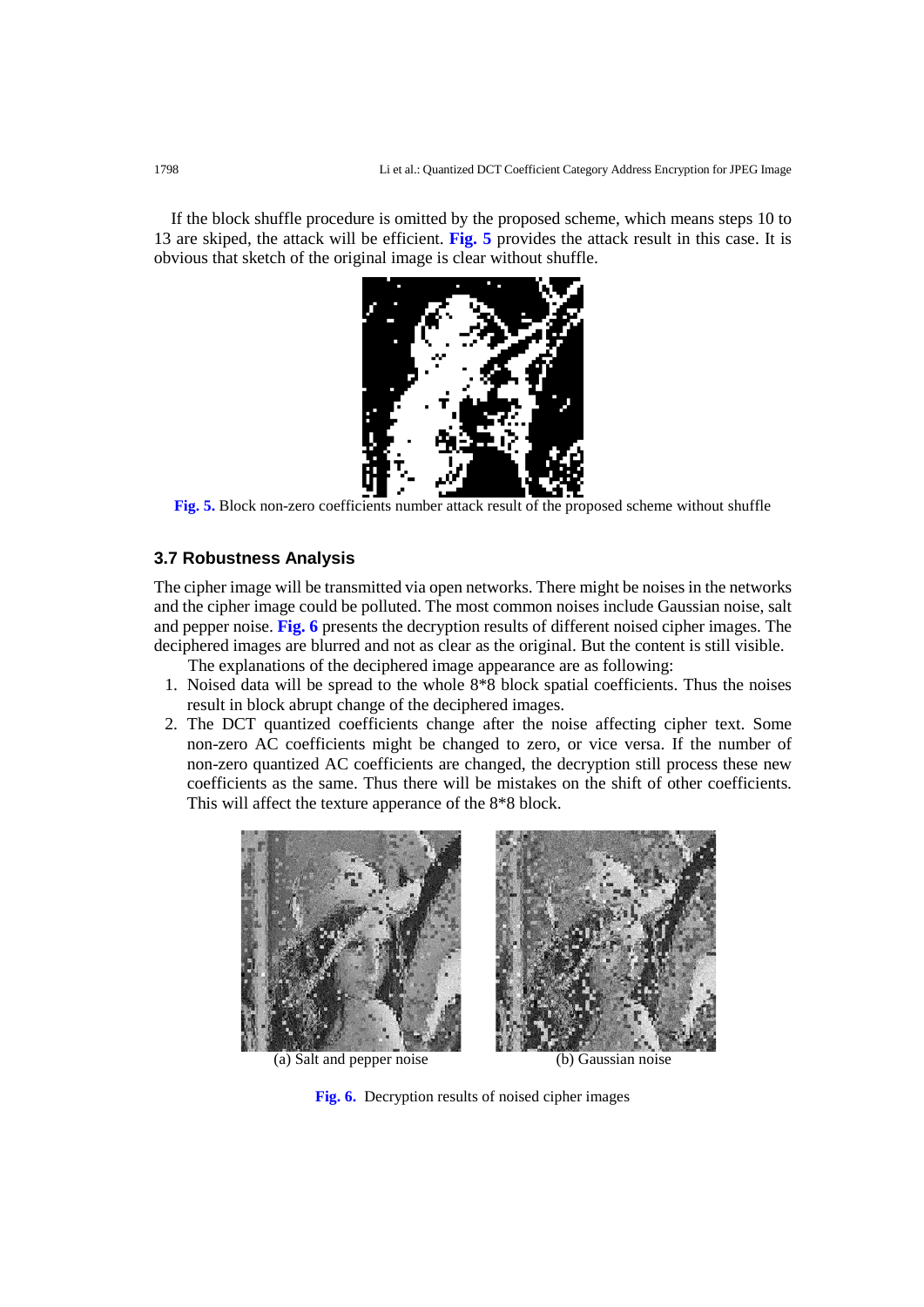# **4. Improvements of the Proposed Scheme**

## **4.1 Utilization of Multi-dimensional Chaotic Iteration**

The proposed encryption algorithm employs multi-dimensional chaotic iteration to produce chaotic sequences. The choice of scrambling and shuffling sequences are also part of the key for the whole system. In practical, one-dimensional chaotic iteration could also be adopted to produce chaotic sequence. In this case, there will be only one chaotic sequence. The proposed algorithm requires two sequences for scrambling and shuffling, respectively. Thus, the only sequence will be utilized twice.

**[Fig.](#page-9-0) 7** shows the encryption result of JPEG image Lena with one-dimensional chaotic iteration. The chaotic iteration is 1-d logistic map. The encrypted image size is 33.4 k. The appearance of cipher text is also random like. The possible space of initial value of logistic map and coupled logistic map are provided in **Table 3**. It is obvious that two-dimensional chaotic iteration has much bigger possible space for initial value. The greater possible space indicates more resistance to brutal force attack.



**Fig. 7.** Encryption result with one-dimensional chaotic iteration

| <b>Table 3.</b> Possible space for initial value |                      |  |  |
|--------------------------------------------------|----------------------|--|--|
| Logistic map                                     | Coupled logistic map |  |  |
|                                                  | $\mathcal{D}^{104}$  |  |  |

<span id="page-9-0"></span>Furthermore, the proposed algorithm recommends to use multi-dimensional chaotic iteration because the choice of sequences will also enlarge the key space. For an *M*-dimensional chaotic iteration, there will be  $M^2$  possible combinations of selected two sequences. For example, coupled logistic map will produce two chaotic sequences  $\{X^1, X^2\}$ after the iteration. There will be four combinations of selected sequences for scrambling and shuffling:  $(X^1, X^1)$ ,  $(X^1, X^2)$ ,  $(X^2, X^1)$ ,  $(X^2, X^2)$ . But for 1-d logistic map, there will be only one possible combination:  $(X^1, X^1)$ . Thus, the utilization of multi-dimensional chaotic iteration avails a greater key space. It has greater possible initial value space, and enlarges the key space by the combination of chaotic sequences for scrambling and shuffling.

## **4.2 Category Merging**

The proposed encryption algorithm shifts quantized DC and non-zero AC coefficients inside categories. The first several categories include small numbers of elements, which means the encrypted element suffers from small possible space. A solution to this problem is to merge neighbor categories to one class.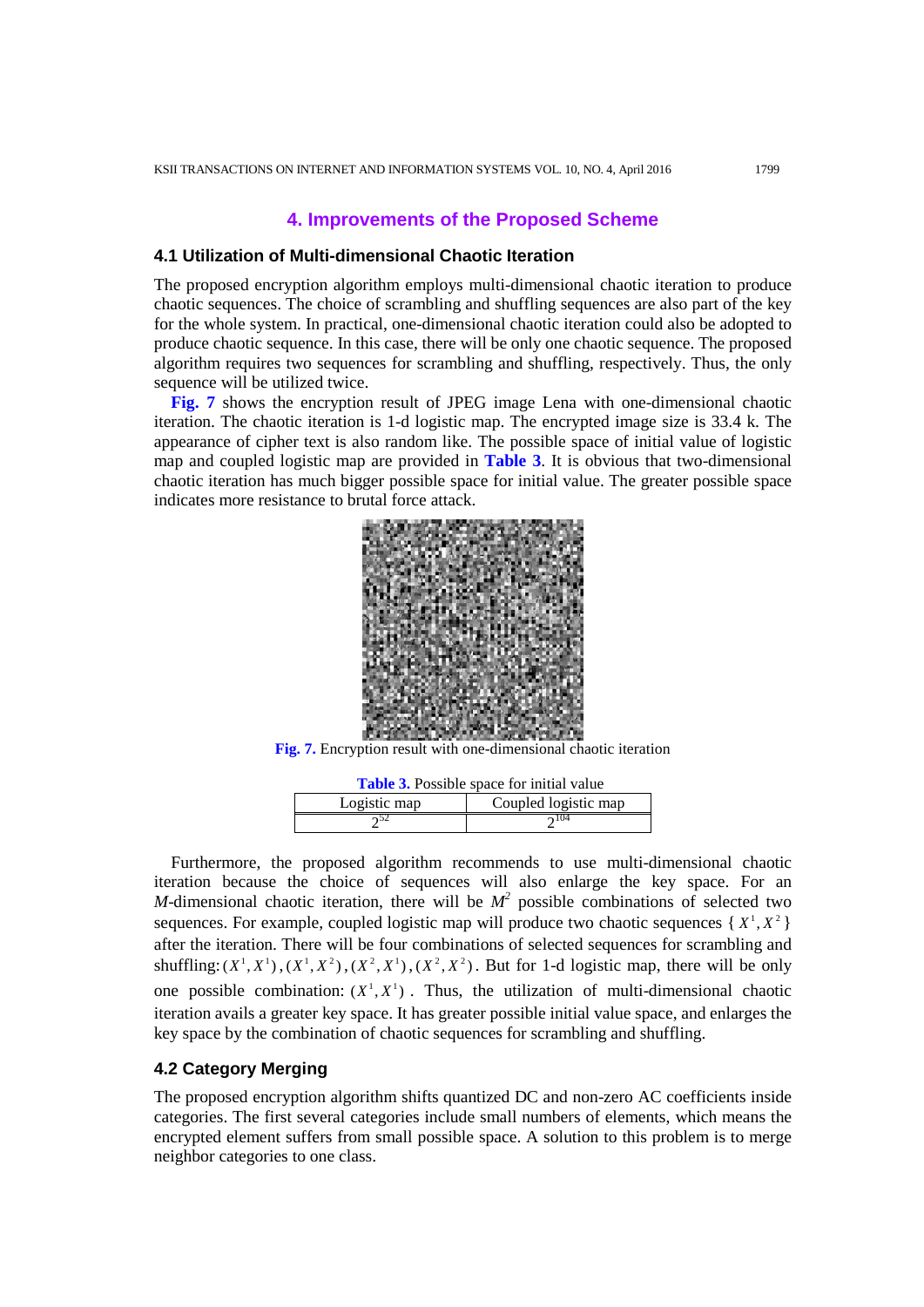The merged class has more elements than original categories, which enlarges the cipher text possible space. For example, if the observer obtains a cipher text -1, he/she will know that the plain text has only two possible values: -1 and 1. But, after merging category 1 and 2 to be one class, the observation of cipher text -1 means the plain text has six possible values. The category merging procedure should be added between step 5 and step 6:

Merge neighbor categories to one class. The merging combination choice constitutes part of the key.

After the merging procedure,  $G_i$  indicates the class instead of the category of  $Q_i$ . **[Fig.](#page-10-0) 8** presents the encryption results of image Lena by the proposed scheme with category merging procedure. In this simulation, only category 1 and category 2 are merged into a class.

As the block shuffling processing is kept as the original scheme, encryption with category merging is also resistant to the attack algorithm presented by [\[18\].](#page-15-10) **[Fig.](#page-10-0) 8(a)** shows the encryption results of image Lena by the proposed scheme with category merging procedure. **[Fig.](#page-10-0) 8(b)** provides block non-zero coefficients number attack result of **[Fig.](#page-10-0) 8(a)**. The encrypted image sketch is not recovered by this attack. If the block shuffle procedure is omitted, the attack will be efficient. **[Fig.](#page-10-0) 8(c)** provides the attack result in this case. It is obvious that sketch of the original image is clear without block shuffle.



<span id="page-10-0"></span>

**Table 4** provides the file size of several JPEG images before and after encryption with category merging. Compared with the last columns in **Table 2**, it is clear that merging makes the encrypted image file size greater. The reason of file size increase is that merged class has more possible values for cipher text. It enlarges the DQDC of ciphered image. Besides, it also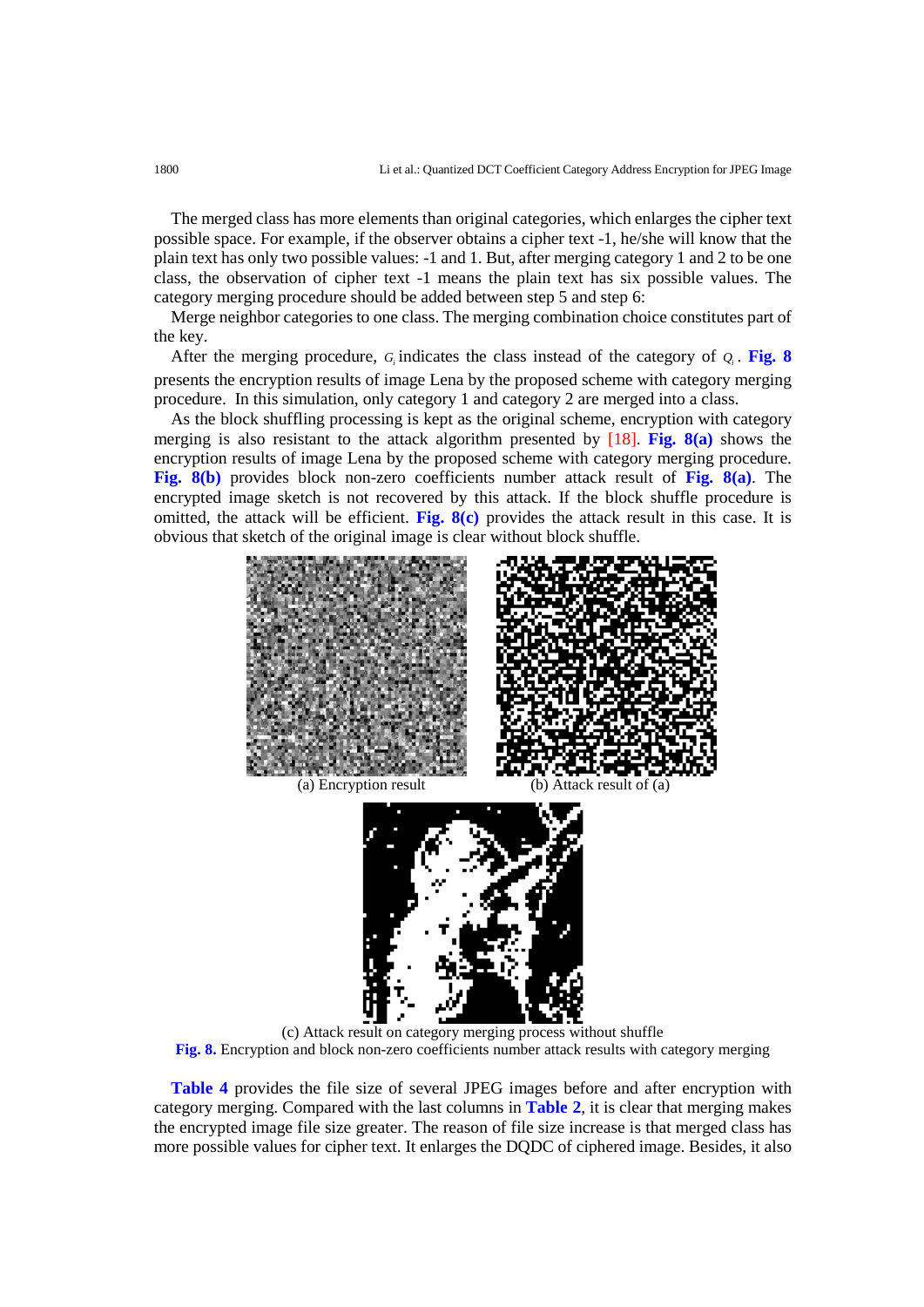causes the AC values change more. The file size enlargement of proposed scheme with category merging procedure is less than 20%.

| <b>Thore</b> is mage the size of each public with each of the sing |            |            |             |  |
|--------------------------------------------------------------------|------------|------------|-------------|--|
| Image                                                              | Original   | Encrypted  | File size   |  |
|                                                                    | image size | image size | enlargement |  |
| Lena 512*512                                                       | 31.8k      | 37.2k      | 17.0%       |  |
| Barbara 512*512                                                    | 42.3k      | 48.3k      | 14.2%       |  |
| Goldhill 256*256                                                   | 28.0k      | 30.5k      | 8.9%        |  |
| Peppers $512*512$                                                  | 33.3k      | 39.5k      | 18.6%       |  |
| Cameraman 256*256                                                  | 10.4k      | 12.1k      | 16.3%       |  |
| Couple 256*256                                                     | 11.5k      | 13.0k      | 13.0%       |  |
| Aerial 512*512                                                     | 56.0k      | 63.1k      | 12.7%       |  |
| Airfield 512*512                                                   | 58.7k      | 66.9k      | 14.0%       |  |
| Boats 720*576                                                      | 49.7k      | 57.8k      | 16.3%       |  |
| Bridge 512*512                                                     | 61.4k      | 70.0k      | 14.0%       |  |
| Man 1024*1024                                                      | 154k       | 179k       | 16.2%       |  |

**Table 4.** Image file size of encryption with category merging

Since the category merging procedure leads to more elements in one class, the coefficient address searching needs more efforts. This results in more excution time. The execution time of these schemes is given in **Table 5**. The computer used for this simulation is with Intel(R) Core(TM) i5-2430M CPU@2.40G Hz. The scheme with category merging needs more time to perform encryption for the same image. The file size enlargement and excution time enlongation are the price for enlarged cipher text possible space.

|                   |                  | 00            |  |
|-------------------|------------------|---------------|--|
| Image             | Without category | With category |  |
|                   | merging          | merging       |  |
| Lena 512*512      | 0.932715s        | 1.280580s     |  |
| Barbara 512*512   | 1.241642s        | 1.721441s     |  |
| Goldhill 256*256  | 0.718670s        | 0.964972s     |  |
| Peppers 512*512   | 0.995488s        | 1.358826s     |  |
| Cameraman 256*256 | 0.294464s        | 0.414961s     |  |
| Couple 256*256    | 0.348369s        | 0.418039s     |  |
| Aerial 512*512    | 1.667096s        | 2.195181s     |  |
| Airfield 512*512  | 1.775586s        | 2.293438s     |  |
| Boats 720*576     | 1.415756s        | 2.058354s     |  |
| Bridge 512*512    | 1.879488s        | 2.464360s     |  |
| Man 1024*1024     | 4.698607s        | 6.224267s     |  |

**Table 5.** Execution time with and without category merging

#### **4.3 Unidirectional and Bidirectional Diffusion**

There are two main procedures in the proposed encryption algorithm: scrambling and shuffle. The proposed scheme has no diffusion processing. If a quantized DC or non-zero AC coefficient in the JPEG image changes, the change will not spread. This makes the proposed algorithm vulnerable to the differential attack. The attackers know the encryption procedure and could obtain cipher image corresponding to designated input image. Thus they may change one coefficient at a time to see the difference of cipher image. The pattern of confusion and shuffle for every coefficient will be revealed. Then images encrypted by the same key will be recovered easily. The best way to resist differential attack is to spread slight change of plain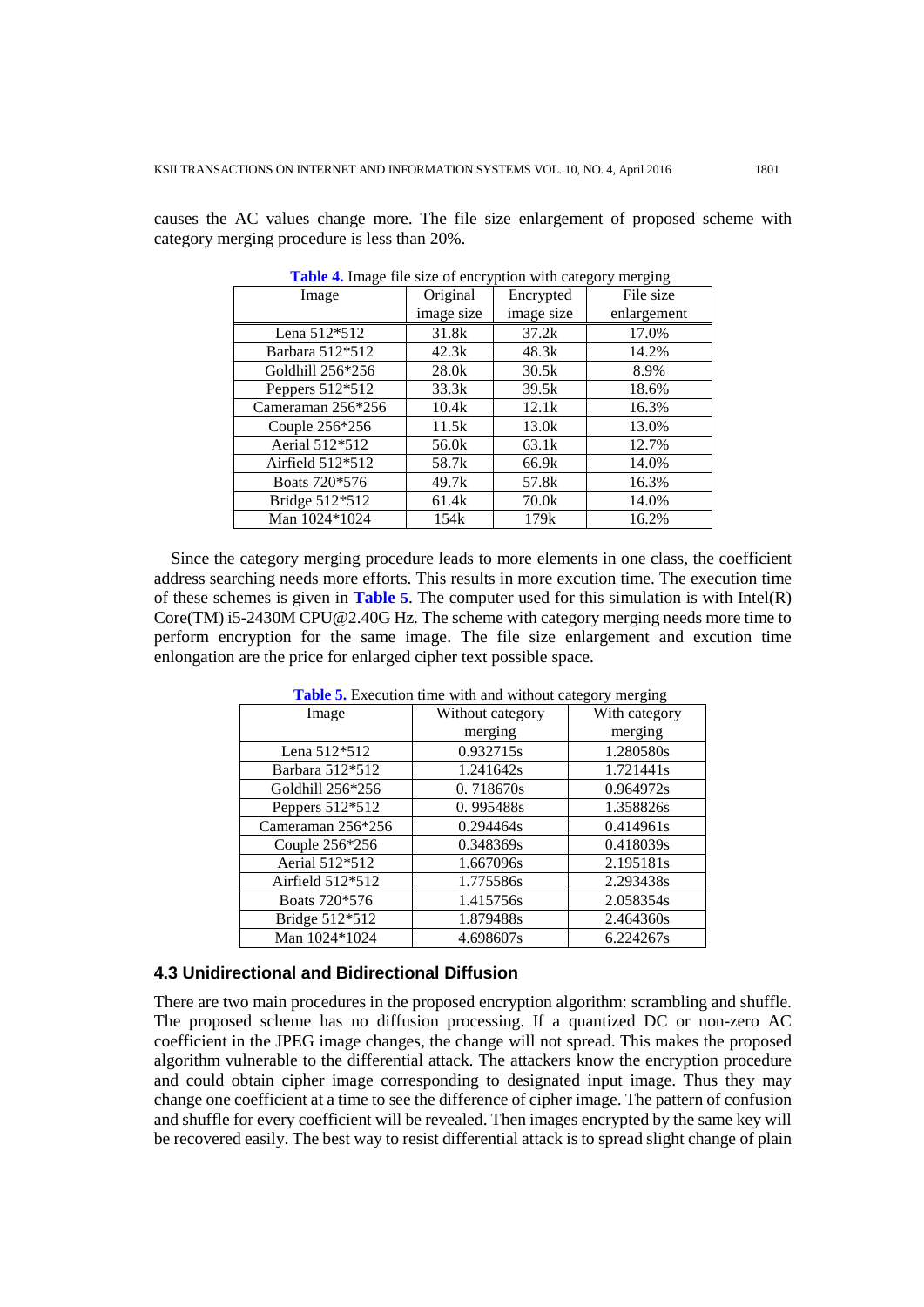text to other cipher texts.

To spread the change of plain text in cipher text, diffusion is introduced into the encryption processing. The current cipher text is produced by current plain text, cipher key and former plain or cipher text. This unidirectional diffusion procedure could be implemented along with the confusion, which means Eq. (2) in step 7 is changed to

$$
E_i = \text{mod}(A_i + Y_i^{sc} + E_{i-1}, L_{c_i}), \quad i = 1, 2, ..., N
$$
 (5)

For the first plain text encryption,  $E_0$  is also a part of the key, which could be set to any integer. The procedure enlarges the key space. **[Fig.](#page-12-0) 9(a)** presents the encryption result of JPEG image Lena by proposed scheme with unidirectional diffusion.



<span id="page-12-0"></span>**Fig. 9.** Encryption and block non-zero coefficients number attack results with diffusion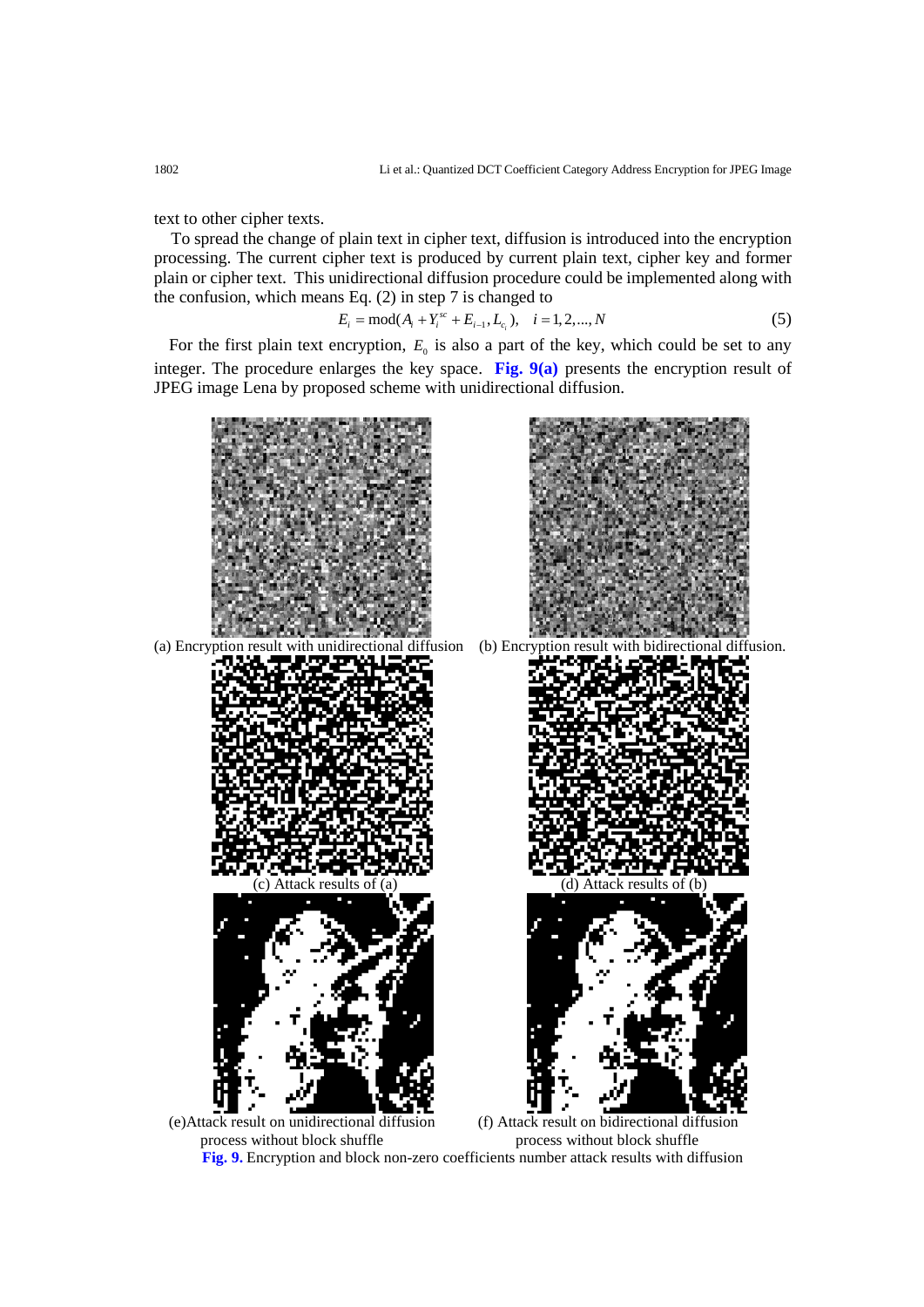There is an inherent shortcoming of the unidirectional diffusion procedure. The spread effect is related to the position of changed plain text. If the former plain text changes, the change will spread to all the cipher text after the current one. If the last plain text changes, the other cipher text will not change at all. To overcome this shortcoming, bidirectional diffusion could be adopted [\[19\].](#page-15-11) After the confusion processing, bidirectional diffusion will be applied. Namely the step **7** in section 3.3 is replaced by:

Diffuse the encrypted coefficient index bidirectional, which means two diffusion processing are performed sequentially. In other words,

$$
\begin{cases} E_i^0 = \text{mod}(A_i + Y_i^{sc} + E_{i-1}^0, L_{c_i}), & i = 1, 2, ..., N \\ E_i^1 = \text{mod}(E_i^0 + E_{i+1}^0, L_{c_i}) & , i = N, ..., 2, 1 \end{cases}
$$
 (6)

in which  $E_i^0$  is the *i-th* encrypted element after orderly encryption with diffusion,  $E_i^1$  is the *i-th* encrypted element after diffusion inverse orderly.  $E_0^0$  and  $E_{N+1}^0$  are also a part of the key, which could be set to any integer.

After the bidirectional diffusion, any changed plain text will affect all of the cipher text. This makes it computationally expensive for differential attack. **[Fig.](#page-12-0) 9(b)** shows the encryption result of JPEG image Lena by the proposed scheme with bidirectional diffusion.

The block shuffling processing is kept as the original scheme for both diffusion procedures. Thus, both of the improved encryption schemes are resistant to the attack algorithm presented by [\[18\].](#page-15-10) **[Fig.](#page-12-0) 9(c)** and **[Fig.](#page-12-0) 9(d)** provide block non-zero coefficients number attack results of **[Fig.](#page-12-0) 9(a)** and **[Fig.](#page-12-0) 9(b)**. The encrypted image sketchs are not recovered. If the block shuffle procedure is omitted, the attack will be efficient. **[Fig.](#page-12-0) 9(e)** provides the attack result on unilateral diffusion process without block shuffle. **[Fig.](#page-12-0) 9(f)** shows the attack results on bilateral diffusion process without block shuffle. The sketch of the original images are clear in this case. It is obvious that block shuffle procedure is very important for the security of the algorithm.

As the bidirectional diffusion processes all coefficients twice, it needs more time to execute. The execution time of these schemes is given in **Table 6**. It is clear that bidirectional diffusion needs the most time. That is the price for higher level of security.

| Image              | Unilateral diffusion | <b>Bilateral diffusion</b> |  |  |
|--------------------|----------------------|----------------------------|--|--|
| Lena512*512        | 0.980073s            | 1.593730s                  |  |  |
| Barbara 512*512    | 1.267377s            | 2.105883s                  |  |  |
| Goldhill 256*256   | 0.752545s            | 1.193198s                  |  |  |
| Peppers $512*512$  | 1.019195s            | 1.618143s                  |  |  |
| Cameraman 256*256  | 0.367418s            | 0.563723s                  |  |  |
| Couple $256*256$   | 0.426337s            | 0.612730s                  |  |  |
| Aerial 512*512     | 2.009801s            | 3.070198s                  |  |  |
| Airfield $512*512$ | 2.147700s            | 3.373260s                  |  |  |
| Boats 720*576      | 1.757703s            | 2.718394s                  |  |  |
| Bridge 512*512     | 2.256288s            | 3.526085s                  |  |  |
| Man 1024*1024      | 5.805816s            | 8.937039s                  |  |  |

**Table 6.** Execution time of difusion

The file size of images after encryption with diffusion procedures are provided in **Table 7**. The cipher image size in the second and fourth columns are little different from the third column of **Table 2**. And the cipher image size in the third and fifth columns are almost the same as the third column in **Table 4**. It is because that diffusion procedure does not affect the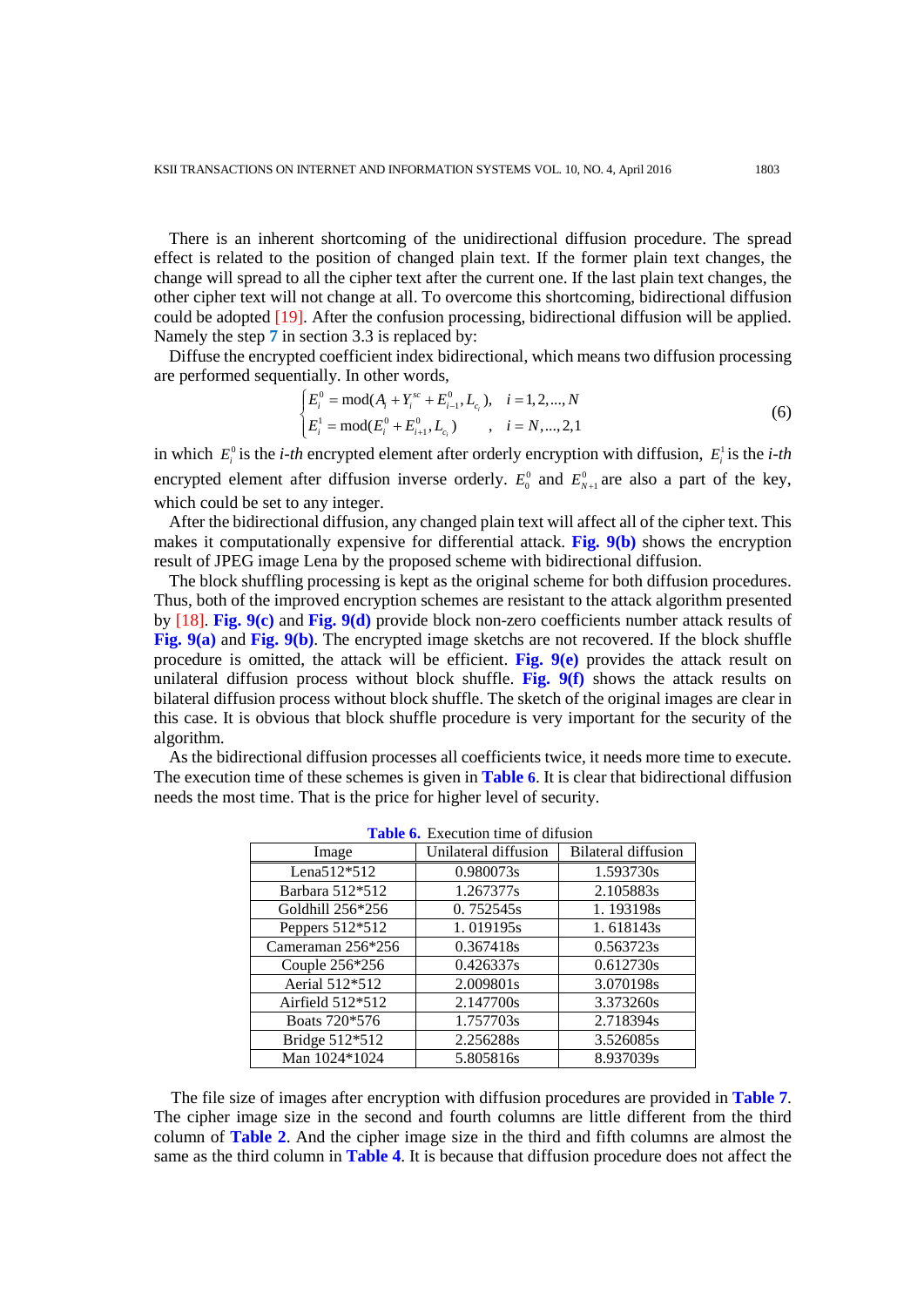address searching space. The psudo-randomness of chaotic sequence makes the cipher text distribute uniformly in possible space. Thus the cipher image size only depends on the cipher text possible space, not on diffusion procedure.

| Image              | Unilateral diffusion |          | Bilateral diffusion |          |
|--------------------|----------------------|----------|---------------------|----------|
|                    | Without              | With     | Without             | With     |
|                    | catogery             | catogery | catogery            | catogery |
|                    | merging              | merging  | merging             | merging  |
| Lena $512*512$     | 33.3k                | 36.9k    | 33.4k               | 36.9k    |
| Barbara 512*512    | 43.9k                | 48.3k    | 43.8k               | 49.9k    |
| Goldhill 256*256   | 28.5k                | 30.5k    | 28.6k               | 30.5k    |
| Peppers 512*512    | 35.2k                | 39.5k    | 35.2k               | 39.4k    |
| Cameraman 256*256  | 10.9k                | 12.0k    | 10.9k               | 12.0k    |
| Couple 256*256     | 11.9k                | 13.1k    | 11.9k               | 13.0k    |
| Aerial 512*512     | 58.0k                | 63.2k    | 58.0k               | 63.3k    |
| Airfield $512*512$ | 60.3k                | 66.9k    | 60.3k               | 67.4k    |
| Boats 720*576      | 52.7k                | 57.7k    | 52.7k               | 58.0k    |
| Bridge 512*512     | 63.2k                | 69.9k    | 63.2k               | 70.0k    |
| Man 1024*1024      | 161k                 | 179k     | 161k                | 179k     |

**Table 7.** Cipher image file size with diffusion

# **5. Conclusion**

This paper proposes a JPEG image encryption scheme that encrypts quantized DC coefficients as well as non-zero quantized AC coefficients. The coefficient value is transferred into another one in the range of the same category. The key to the whole system includes the initial value, the parameter set of a chaotic iteration and choice of chaotic sequences. Analysis of experimental results validates the efficiency and effectiveness of the proposed scheme. To overcome the shortcomings of the proposed scheme, category merging and diffusion procedures are embedded into the scheme. These actions could enlarge the cipher text possible space. The improved schemes are more resistant to sophisticated attacks with acceptable cost.

#### <span id="page-14-4"></span>**References**

- <span id="page-14-0"></span>[1]. Jolly Shah and Vikas Saxena, "Performance Study on Image Encryption Schemes," *IJCSI International Journal of Computer Science Issues*, Vol. 8, Issue 4, No 1, pp.349-355, July 2011. [Artical \(CrossRef Link\).](http://arxiv.org/ftp/arxiv/papers/1112/1112.0836.pdf)
- <span id="page-14-1"></span>[2]. Subramania Sudharsanan, "Shared Key Encryption of JPEG Color Images," *IEEE Transactions on Consumer Electronics*, Vol. 51, No. 4, pp.1204-1211, November, 2005. [Artical \(CrossRef Link\).](http://ieeexplore.ieee.org/xpl/login.jsp?tp=&arnumber=1561845&url=http%3A%2F%2Fieeexplore.ieee.org%2Fxpls%2Fabs_all.jsp%3Farnumber%3D1561845)
- <span id="page-14-2"></span>[3]. Yuling Luo, Minghui Du, Dong Liu, "JPEG Image Encryption Algorithm Based on Spatiotemporal Chaos," in *Proc. of 2012 Fifth International Workshop on Chaos-fractals Theories and Applications*, pp. 191-195. 2012. [Article \(CrossRef Link\).](http://dx.doi.org/10.1109/IWCFTA.2012.49)
- <span id="page-14-3"></span>[4]. Qiu Jing and Wang Ping, "Encryption Algorithm for Compressed Image Based on Chaotic Maps," *Computer Science*, Vol. 39, No. 6, pp.44-46, June, 2012. [Artical \(CrossRef Link\).](http://en.cnki.com.cn/Article_en/CJFDTOTAL-JSJA201206012.htm)
- <span id="page-14-5"></span>[5]. Tang, L., "Methods for encrypting and decrypting MPEG video data efficiently," in *Proc. of the Fourth ACM International Conference on Multimedia*, pp. 219-229. 1996. [Article \(CrossRef Link\).](http://dx.doi.org/10.1145/244130.244209)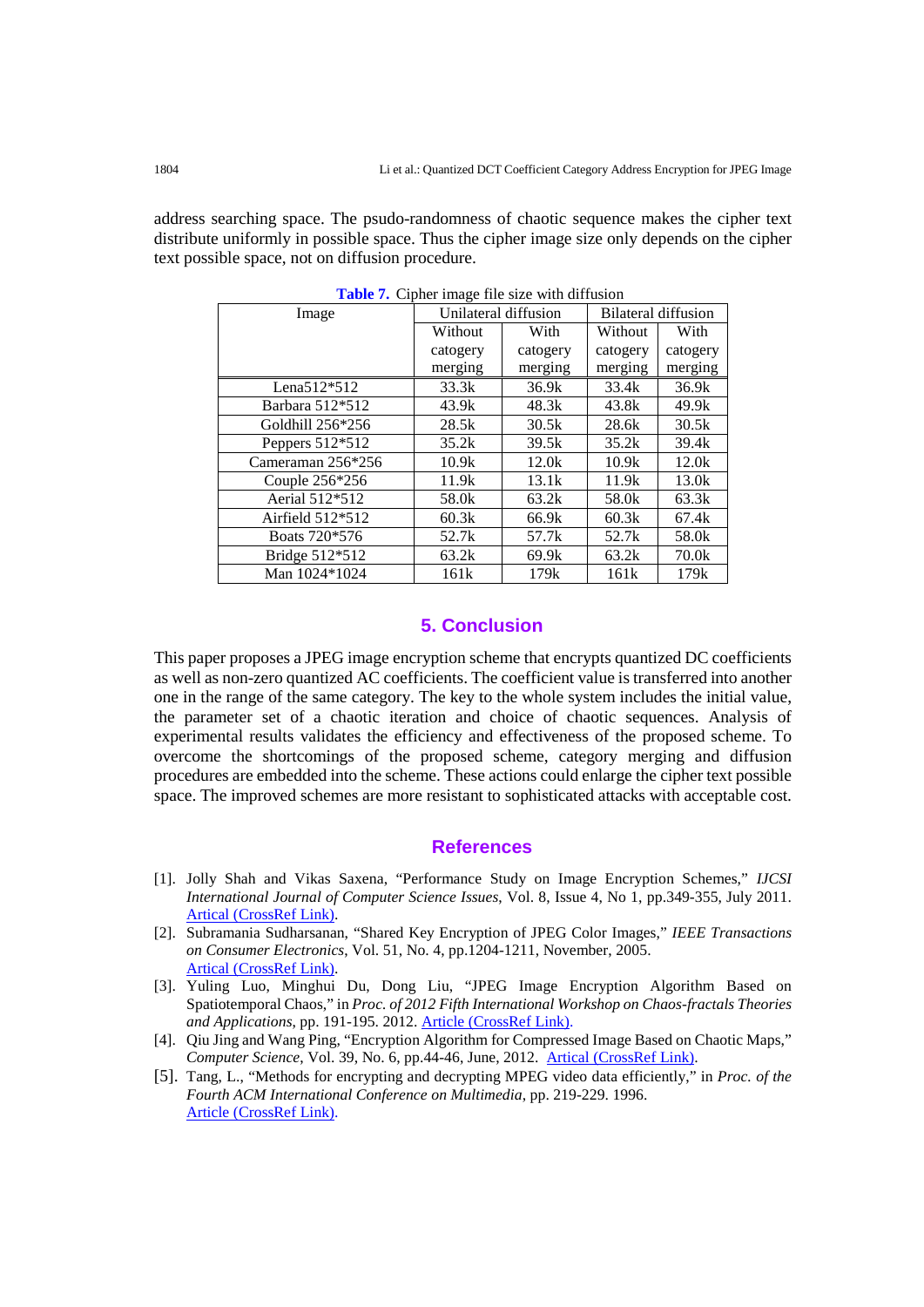- <span id="page-15-0"></span>[6]. Zhang, Dinghui, and Fengdeng Zhang, "Chaotic encryption and decryption of JPEG image," *Optik-International Journal for Light and Electron Optics* 125.2, pp.717-720, 2014. [Article \(CrossRef Link\).](http://dx.doi.org/10.1016/j.ijleo.2013.07.069)
- [7]. B. K. ShreyamshaKumar and Chidamber R. Patil, "JPEG Image Encryption using Fuzzy PN Sequences," *Signal, Image and Video Processing*, Vol. 4, No. 4, pp.419-427, November, 2010. [Article \(CrossRef Link\).](http://dx.doi.org/10.1007/s11760-009-0131-6)
- <span id="page-15-1"></span>[8]. Zhengxing Qiang, Xinpeng Zhang, Shuozhong Wang, "Reversible Data Hiding in Encrypted JPEG Bitstream," *IEEE Transactions on Multimedia*, Vol.16, No.5, pp.1486 – 1491, August, 2014. [Article \(CrossRef Link\).](http://dx.doi.org/10.1109/TMM.2014.2316154)
- <span id="page-15-2"></span>[9]. SimYing Ong, KokSheik Wong, Xiaojun Qi, Kiyoshi Tanaka, "Beyond format-compliant encryption for JPEG image," *Signal Processing: Image Communication*, Volume 31, February, Pages 47-60, 2015. [Artical \(CrossRef Link\).](http://digital.cs.usu.edu/%7Exqi/Promotion/SPIC.BFE.15.pdf)
- <span id="page-15-3"></span>[10]. Fangchao Wang and Sen Bai, "JPEG Image Encryption by Shuffling DCT Coefficients in Defined Block," in *Proc. of Computational and Information Sciences (ICCIS), 2013 Fifth International Conference on* , pp.60 – 63, 2013. [Article \(CrossRef Link\).](http://dx.doi.org/10.1109/ICCIS.2013.24)
- <span id="page-15-4"></span>[11]. Lian S, Sun J,Wang Z, "A block cipher based on a suitable use of the chaotic standard map," *Chaos, Solitons &Fractals,* 26, 1, pp.117–129, 2005. [Article \(CrossRef Link\)](http://dx.doi.org/10.1016/j.chaos.2004.11.096)
- [12]. Yang L, Yang-yu F, Chong-yang H, "Information hiding technology based on image second scrambling," *Journal of Image and Graphics*, Vol.11, No. 8, pp.1088–1091, 2006. [Artical \(CrossRef Link\).](http://en.cnki.com.cn/Article_en/CJFDTOTAL-ZGTB200608005.htm)
- <span id="page-15-5"></span>[13]. Zeng W, Lei S, "Efficient frequency domain selective scrambling of digital video," *IEEE Trans Multimedia,* Vol.5, No.1, pp.118–129, 2003. [Article \(CrossRef Link\).](http://ieeexplore.ieee.org/xpl/login.jsp?tp=&arnumber=1196741&url=http%3A%2F%2Fieeexplore.ieee.org%2Fxpls%2Fabs_all.jsp%3Farnumber%3D1196741)
- <span id="page-15-6"></span>[14]. Telem, Adelaide Nicole Kengnou, et al., "A Robust Chaotic and Fast Walsh Transform Encryption for Gray Scale Biomedical Image Transmission," *Signal and Image processing: an international journal*, volume 6(Issue 3):81-102, 2015. [Article \(CrossRef Link\).](http://aircconline.com/sipij/V6N3/6315sipij07.pdf)
- <span id="page-15-7"></span>[15]. Padmapriya Praveenkumar, Rengarajan Amirtharajan, K. Thenmozhi and John Bosco Balaguru Rayappan, "Pixel scattering matrix formalism for image encryption—A key scheduled substitution and diffusion approach," *AEU-International Journal of Electronics and Communications*, Volume 69, Issue 2, February, pp. 562-572, 2015. [Article \(CrossRef Link\).](http://www.sciencedirect.com/science/article/pii/S1434841114003306)
- <span id="page-15-8"></span>[16]. Kishore, B., Shreyamsha Kumar, B. K., Patil, C.R. "FPGA based simple and fast JPEG Encryptor," *Journal of Real-Time Image Processing*, 10 (3), pp. 551-559. 2015. [Article \(CrossRef Link\).](http://dx.doi.org/10.1007/s11554-012-0282-5)
- <span id="page-15-9"></span>[17]. Shanshan Li, Yinghai Zhao, Bayi Qu and Jiang-an Wang "Image scrambling based on chaotic sequences and Veginère cipher," *Multimedia Tools and Application*. Vol.66, No.3, pp. 573-588, 2013. Article [\(CrossRef Link\).](http://dx.doi.org/10.1007/s11042-012-1281-z)
- <span id="page-15-10"></span>[18]. WEIHAI LI, YUAN YUAN, "A leak and its remedy in JPEG image encryption," *International Journal of Computer Mathematics*, Vol. 84, No.9, pp. 1367–1378, September, 2007. [Article \(CrossRef Link\).](http://dx.doi.org/10.1080/00207160701294376)
- <span id="page-15-11"></span>[19]. Chong Fu, Jun-jie Chen, Hao Zou, Wei-hong Meng, Yong-feng Zhan and Ya-wen Yu, "A chaos-based digital image encryption scheme with an improved diffusion strategy," *Opetics Express*, Vol.20, No.3, pp. 2363-2378, January, 2012. [Article \(CrossRef Link\).](http://dx.doi.org/10.1364/OE.20.002363)